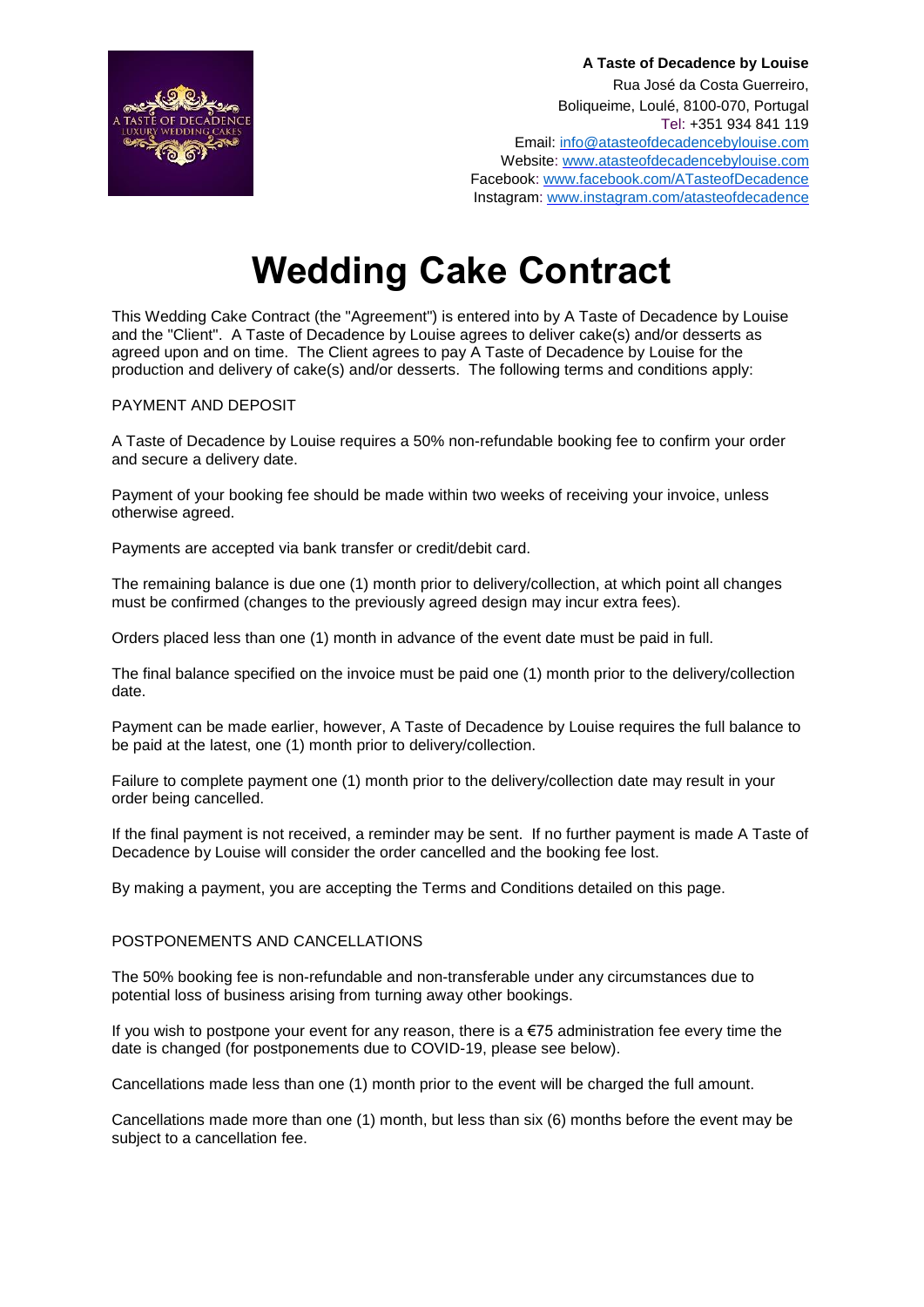

**A Taste of Decadence by Louise**  Rua José da Costa Guerreiro, Boliqueime, Loulé, 8100-070, Portugal Tel: +351 934 841 119 Email[: info@atasteofdecadencebylouise.com](mailto:info@atasteofdecadencebylouise.com) Website: [www.atasteofdecadencebylouise.com](http://www.atasteofdecadencebylouise.com/) Facebook[:](http://www.facebook.com/ATasteofDecadence) [www.facebook.com/ATasteofDecadence](http://www.facebook.com/ATasteofDecadence) Instagram: [www.instagram.com/atasteofdecadence](http://www.instagram.com/atasteofdecadence)

Cancellations made more than six (6) months in advance will be refunded any monies paid outside of the non-refundable booking fee (where applicable).

Cancellation by A Taste of Decadence by Louise: A Taste of Decadence by Louise promises a product of high quality and service, but is not liable for unforeseen circumstances, including but not limited to, inclement weather, transportation problems, illness, death, accidents, labour disputes or strikes, terrorism, Acts of God, and other causes beyond reasonable control. A delay in transit shall not constitute grounds for a discount or refund.

#### COVID-19

If your event is unable to go ahead due to government restrictions surrounding COVID-19 and you wish to postpone your order, both parties (the Client and A Taste of Decadence by Louise) must agree to the new proposed date.

You will not incur any administration fees but may be subject to price increases due to inflation if you wish to postpone your event due to COVID-19.

A Taste of Decadence by Louise is unable to offer any refunds for cancellations under these circumstances.

#### PORTIONS

The size of the tiers will be adjusted to accommodate the correct number of servings based on an industry standard slice of approximately thirteen (13) centimetres high, two and a half (2.5) centimetres wide and two and a half (2.5) centimetres deep.

A Taste of Decadence by Louise is not responsible for shortage of cake due to incorrect guest counts or failure to cut industry standard sized slices.

## PRICE QUOTATIONS

All price quotations, written or verbal, are valid for 30 days from the date of quotation.

#### ALTERATIONS

If you have any queries or need to make any changes to an order please contact A Taste of Decadence by Louise immediately.

Alterations and amendments must be submitted in writing.

A Taste of Decadence by Louise will assess the request for an alteration and endeavour to make alterations where possible dependant on the design and amount of notice given.

If any alterations incur extra fees, this will be communicated to the client and agreed upon.

Accepting any alterations is at the discretion of A Taste of Decadence by Louise.

Alterations requested less than one (1) month before completion may be subject to a surcharge.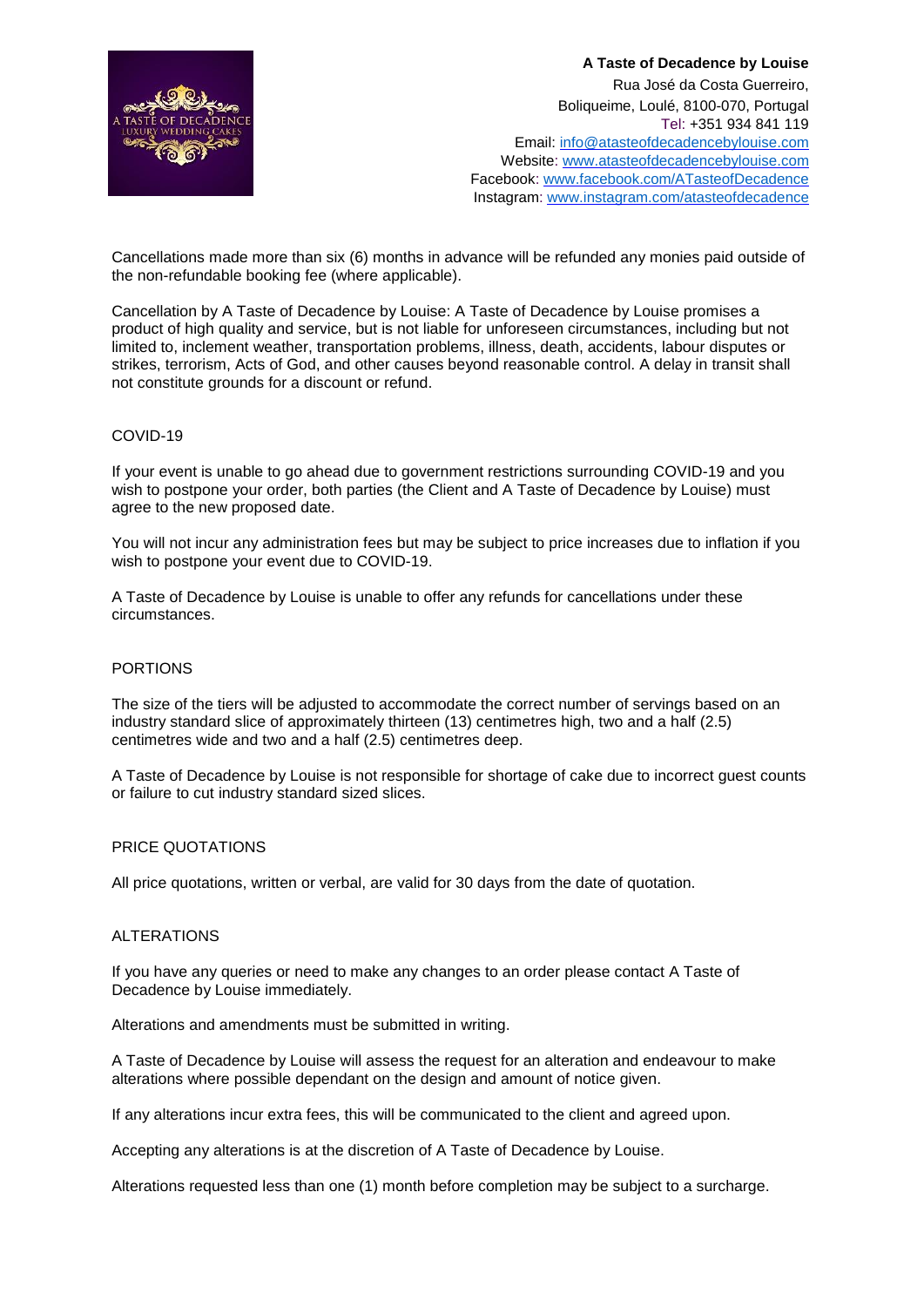

**A Taste of Decadence by Louise**  Rua José da Costa Guerreiro, Boliqueime, Loulé, 8100-070, Portugal Tel: +351 934 841 119 Email[: info@atasteofdecadencebylouise.com](mailto:info@atasteofdecadencebylouise.com) Website: [www.atasteofdecadencebylouise.com](http://www.atasteofdecadencebylouise.com/) Facebook[:](http://www.facebook.com/ATasteofDecadence) [www.facebook.com/ATasteofDecadence](http://www.facebook.com/ATasteofDecadence) Instagram: [www.instagram.com/atasteofdecadence](http://www.instagram.com/atasteofdecadence)

It is the Client's responsibility to check any quotes and invoices thoroughly before making payment.

A Taste of Decadence by Louise reserves the right to change the design at any point if circumstances beyond our control compromise the quality of the finished product, e.g. weather conditions. The Client will be notified of any such changes and A Taste of Decadence by Louise will endeavour to keep any changes minimal.

# COLOURS AND DESIGN

A Taste of Decadence by Louise will aim to achieve specific colour requests but cannot guarantee an exact pantone match due to colours presenting differently in different materials. A Taste of Decadence by Louise aim for the closest possible match but this may not always possible.

Images obtained from outside sources, e.g. the internet, can be customised, however, results are dependent on the information given by the Client. The interpretation of the Client's bespoke requirements and amendments to the core designs are approved by the Client during the consultation process; written descriptions and/or sketches will be used to explain what the Client will receive.

The inspiration and ideas drawn in Client sketches are presented as representations of the cake(s) and/or desserts. The actual product may vary based on the designer's creative interpretation or structural necessity of the cake(s) and/or desserts, while maintaining the integrity of the overall look of the cake(s) and/or desserts.

# NON-EDIBLE ITEMS

Most cakes contain small proportions of inedible items; it is the Client's responsibility to ensure all non-edible cake décor, are removed by your caterer/guests before consumption, including but not limited to, sugar flowers, support dowels in tiered cakes, ribbons, false flowers, crystal/rhinestone appliqués, cake toppers etc.

Sugar flowers are made from edible materials but are not intended for consumption as wires are added for strength and flexibility to achieve a more natural look. DO NOT EAT DÉCOR.

#### PHOTOGRAPHS

A Taste of Decadence by Louise reserves the right to take and use photographs of your cake(s) and/or desserts, before, during and after set up, to use for marketing, advertising, and promotional purposes, without compensation to you.

#### FOOD ALLERGY DISCLAIMER

A Taste of Decadence by Louise is NOT an allergy-free kitchen.

A Taste of Decadence by Louise cannot guarantee our products are free from ingredients which may affect those with food allergies.

A Taste of Decadence by Louise recognises the seriousness of food allergies and recommend you contact us before you place an order to inform us of any food allergies you or your party may have.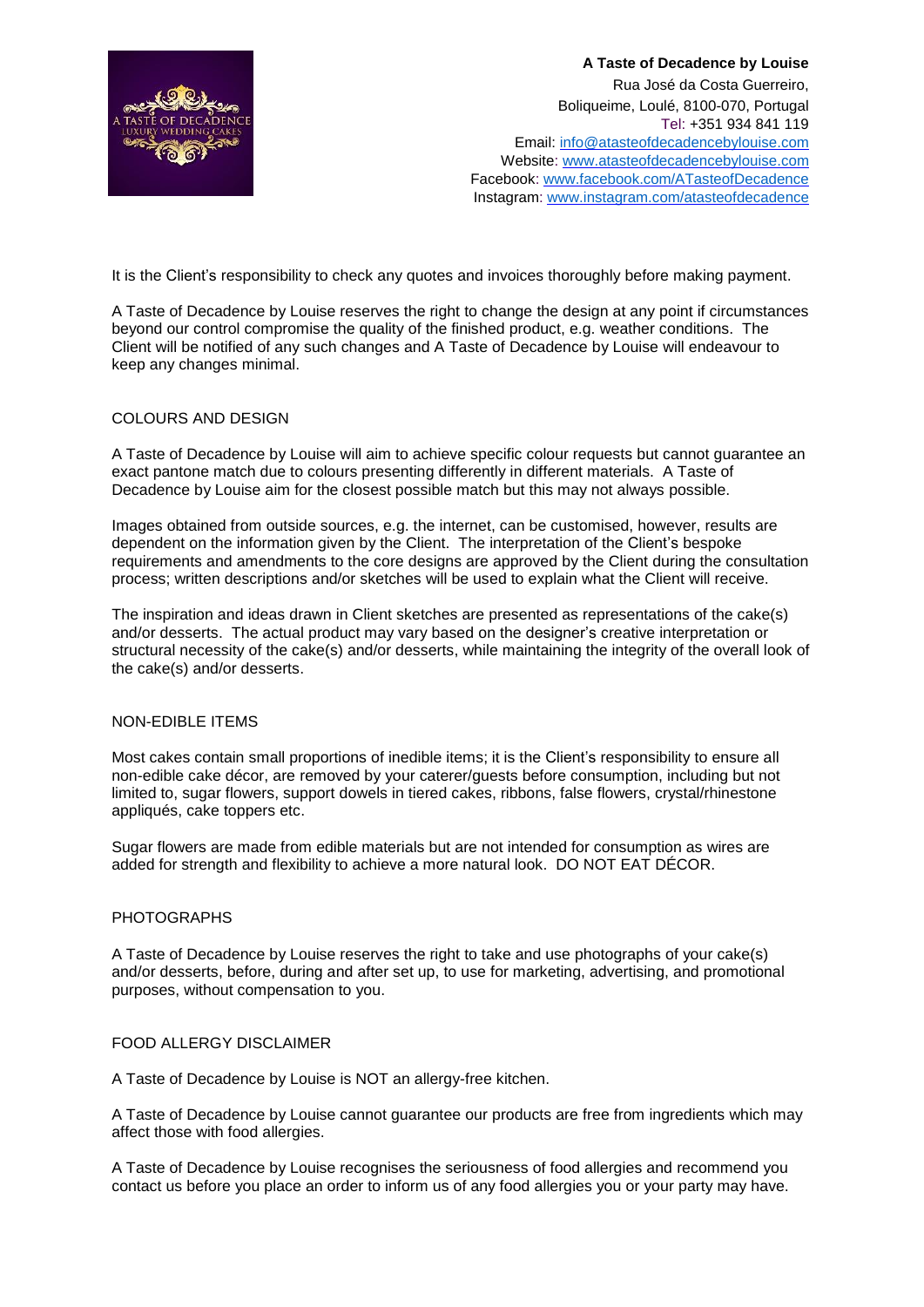

A Taste of Decadence by Louise reserves the right to decline any orders for Clients with serious food allergies.

A Taste of Decadence by Louise will not assume any liability for adverse and/or allergic reactions to consuming any of our products.

The following ingredients are used in our kitchen:

- Dairy products
- **Eggs**
- Nuts: peanuts, almonds, pistachios, hazelnuts (this list is not exhaustive).
- Wheat and gluten

Please note some food colourings may have an effect on behaviour in children.

## TRAVELLING WITH THE CAKE

DO NOT place the cake(s) on a seat in the car; seats are slanted and can damage the cake.

The cake should be placed either in the boot or the footwell of the car, preferably on a non-slip mat.

Extra care should be taken when driving as some elements may be delicate.

A Taste of Decadence by Louise cannot take any responsibility for damage to cakes when collected and transported by their Clients or Client representative.

## DELIVERY AND COLLECTION

The Client will provide clear delivery instructions to location and inform A Taste of Decadence by Louise of any adverse conditions or obstacles which may hinder the delivery and affect the quality of finished cake(s) and/or desserts.

After satisfactory delivery and set up by A Taste of Decadence by Louise, the Client assumes full responsibility for the condition of the cake(s) and/or desserts.

If the Client elects a representative to pick up and set up the cake, the Client assumes full liability and responsibility for the condition of the cake once it leaves A Taste of Decadence by Louise' possession.

## OUTDOOR DELIVERY DISCLAIMER

The Client understands A Taste of Decadence by Louise is not responsible for the condition of products following outdoor setup.

Due to the effects of outdoor weather conditions, table on uneven ground, wind blowing undesirable atmospheric items (e.g., dirt, leaves, or branches), sunlight, insects and other wildlife, it is understood that products such as icings, fillings, cake decorations, etc., may not hold up and cannot be insured past satisfactory delivery.